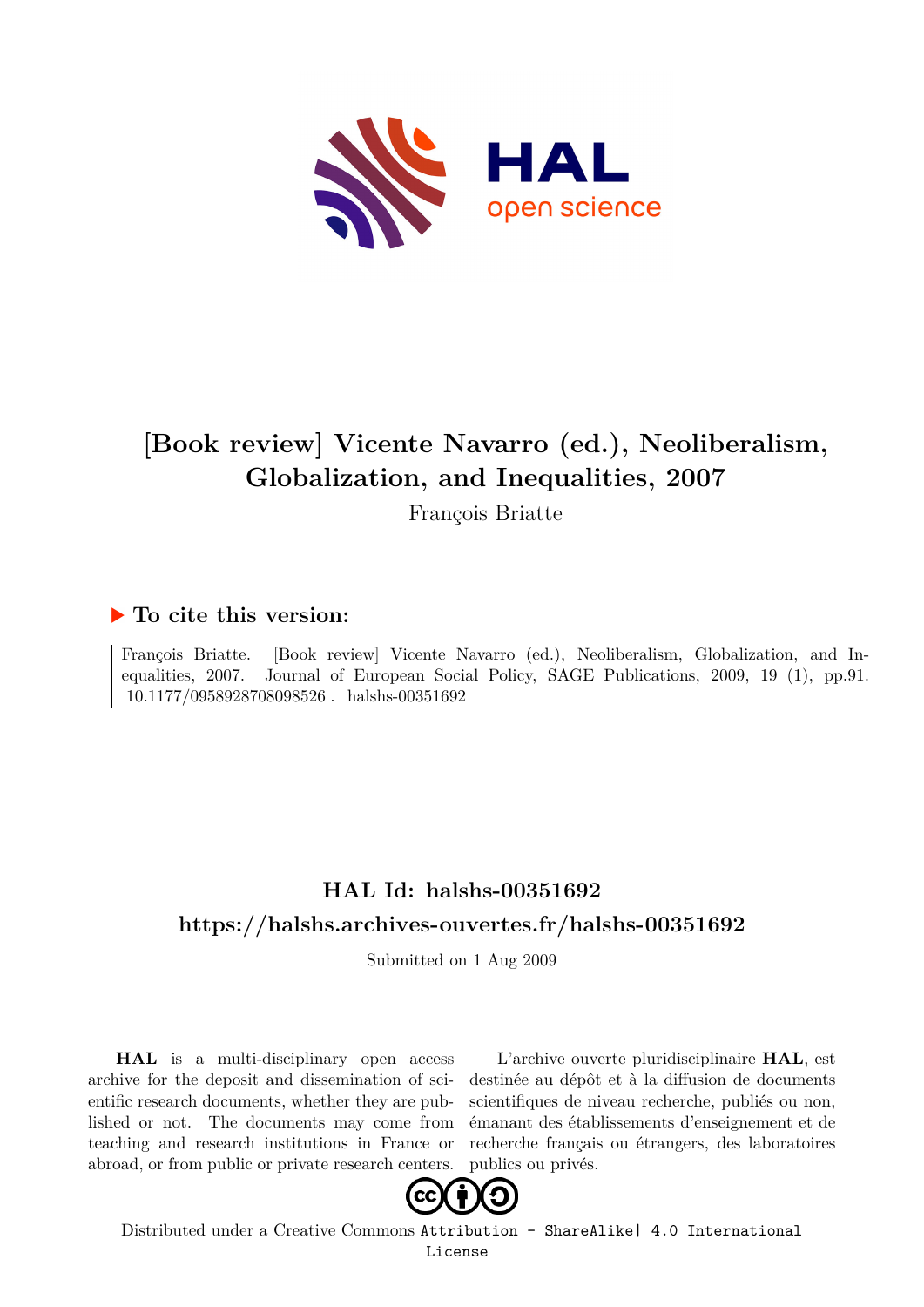Vicente Navarro (ed.)

### **Neoliberalism, Globalization, and Inequalities: Consequences for Health and Quality of Life**

Baywood Publishing 2007

ISBN-10 0895033445

ISBN-13 9780895033444

518pp.

£36.95 (pbk)

### **Review**

*Neoliberalism, Globalization and Inequalities* brings together a collection of articles on the relationship between the international economic order of "capitalism without borders" (p.1) and population health. The overall argument of the book will sound more than familiar to readers of the *International Journal of Health Services*, also edited by Vicente Navarro and also published by Baywood, where all chapters but one were first published. The book, as its predecessors (Navarro 2002, Navarro and Muntaner 2004), serves as a compendium of arguments by its authors spread through several years of active publishing.

The primary focus of the book lies in the observation and analysis of how political factors relate to public health. While political variables are currently given only minor consideration within public health and epidemiological research (Navarro 2008), they tend to carry significant consequences for health policy and, ultimately, health outcomes; in that sense, "political determinants of health need to be understood and acted upon, however uncomfortable or risky it may be" (p. 22). Such factors, which include types of political regimes as well as working class protest and other variants of political activity, are common *explicantia* in political science, social policy and related disciplines, but are largely absent from mainstream research on health inequalities and quality of life, which makes *Neoliberalism, Globalization and Inequalities* an important addition to the existing literature on such issues.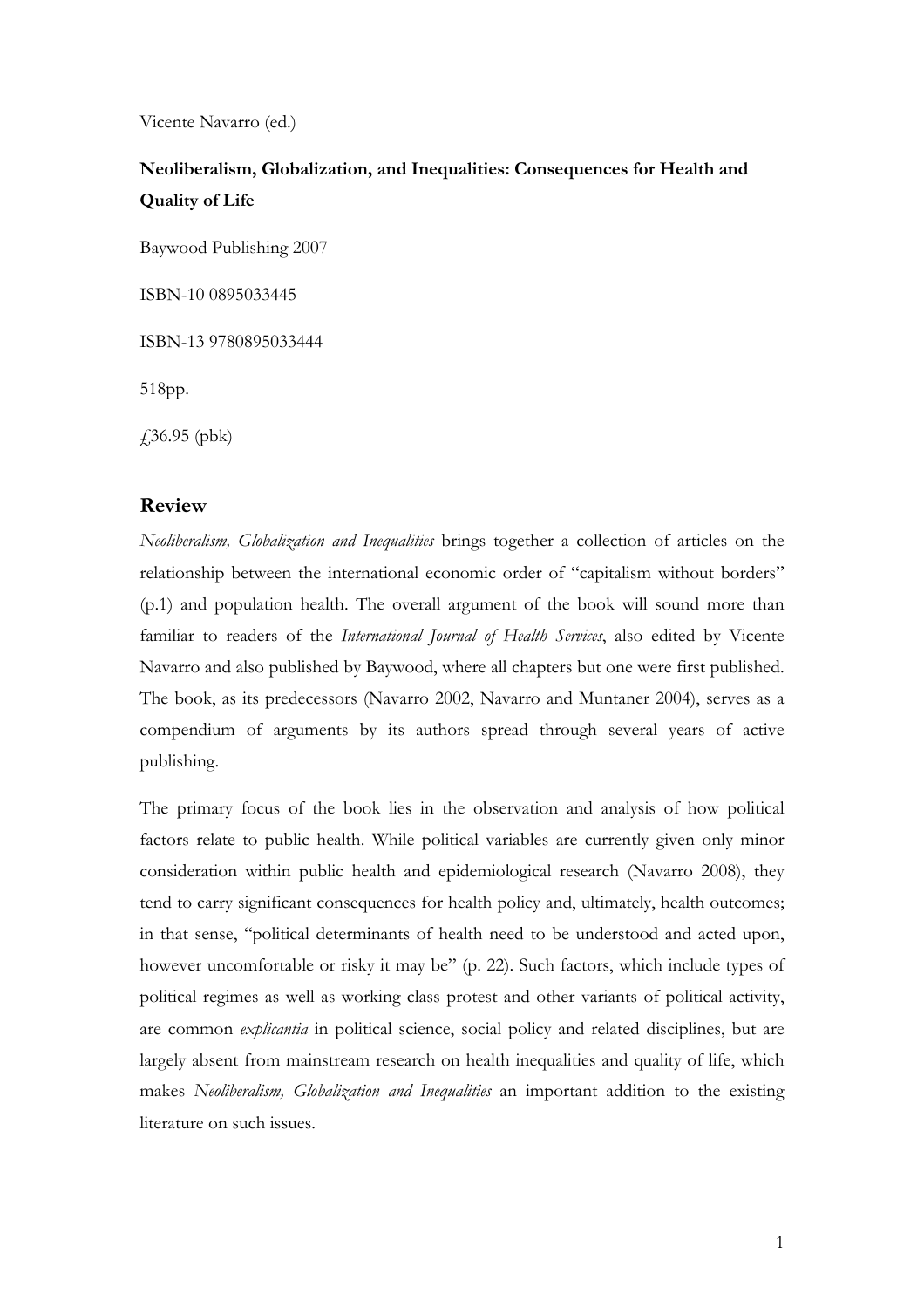The main argument of the book is that two interconnected hegemonic phenomena, neoliberalism and globalization, "are adversely affecting the human development of our population" (p. 6). Neoliberalism is defined as the assault on the post-war consensus that serves as "the ideology and practice of the dominant classes of the developed and developing worlds alike" (p. 14), and which visible consequences, market deregulation and state retrenchment, coexist with the internationalization of economic activities.

The detrimental effect of neoliberalism and globalization on essential aspects of human societies (poverty, inequality, health) is then carefully dissected along the five hundred pages and twenty-two chapters of the book, starting with general considerations on neoliberalism, globalization and inequality (Parts I, II, III, and IV), followed by regional case studies of Europe, the United States, Latin America and Africa (Parts V, VI, VII and VIII) and finally by a critique of "proposed solutions to health and social problems" as formulated by WHO Commissions and by Jeffrey Sachs in his book *The End of Poverty* (Part V). The overall conclusion is that neoliberalism is evidently not benefitting to all on the planet; on the contrary, some of the initiatives led by international organizations under the flag of development tend to be counter-productive in many contexts, such as the Poverty Reduction Strategy Papers introduced by the World Bank and the International Monetary Fund in 1999, which ultimately reduced health service expenditure in several African countries (p. 354). A further paradox in the current global state of affairs comes from the framing of the United States as an exemplar for other countries, which several authors point out as a radically counter-intuitive conclusion of the empirical study of American social and health policy (Chapters 10-12). Finally, chapters by Debabar Banerji and Vicente Navarro lead to believe that the World Health Organization currently operates within instead of against the neoliberal policy paradigm set by the international organizations that support the Washington consensus (Chapters 19-21), which can be interpreted as a departure from its previous engagements, and in particular a "retreat" from the Alma Ata Declaration of 1978 on primary health care (p. 454).

The collected findings of the book effectively convey to the reader some of the fundamental antipathy to neoliberalism that drives the approach defended by Vicente Navarro and others, like David Coburn (2004). Within the wider literature on health inequalities, the book supports the efforts to reinstate materialist approaches within epidemiological research, in opposition to the 'Third Way' perspective that substitutes